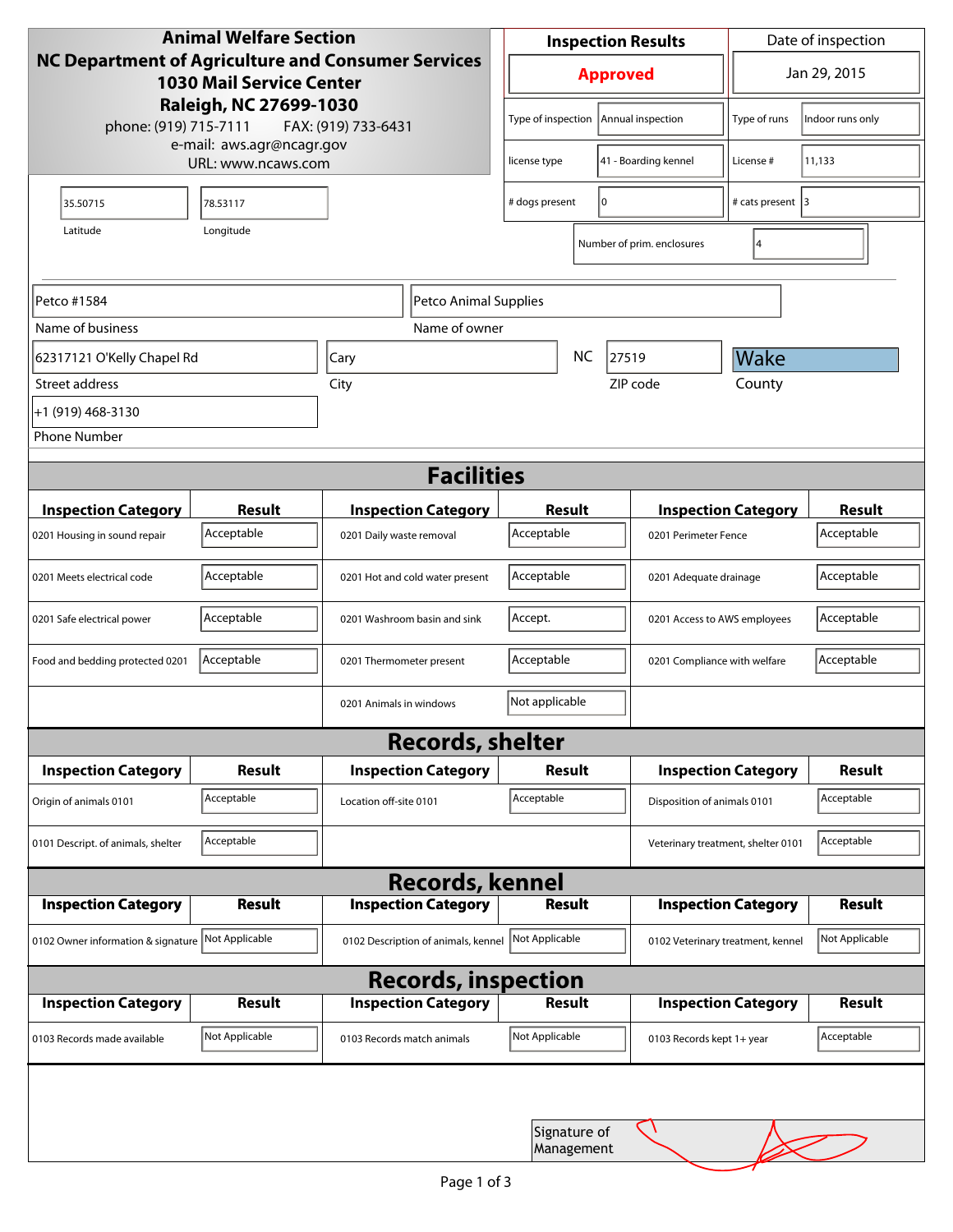| <b>Animal Welfare Section, NCDA&amp;CS</b>                  |               |                                    | <b>Inspection Results</b> |                                    | Date of inspection         |                |  |  |
|-------------------------------------------------------------|---------------|------------------------------------|---------------------------|------------------------------------|----------------------------|----------------|--|--|
| Inspection Report, continued                                |               |                                    | <b>Approved</b>           |                                    | Jan 29, 2015               |                |  |  |
|                                                             |               |                                    |                           |                                    | <b>NC</b>                  |                |  |  |
| Petco #1584                                                 |               | Petco Animal Supplies              |                           | Cary                               |                            |                |  |  |
| <b>Indoor facilities</b>                                    |               |                                    |                           |                                    |                            |                |  |  |
| <b>Inspection Category</b>                                  | Result        | <b>Inspection Category</b>         | Result                    | <b>Inspection Category</b>         |                            | Result         |  |  |
| 0202 Ambient temperature, indoor                            | Acceptable    | 0202 Ventilation, indoor           | Acceptable                | 0202 Lighting, indoor              |                            | Acceptable     |  |  |
| 0202 Imperv./Sanitary surf., indoor                         | Acceptable    | 0202 Drainage, indoor              | Acceptable                |                                    |                            |                |  |  |
| <b>Outdoor facilities</b>                                   |               |                                    |                           |                                    |                            |                |  |  |
| <b>Inspection Category</b>                                  | Result        | <b>Inspection Category</b>         | <b>Result</b>             |                                    | <b>Inspection Category</b> | Result         |  |  |
| 0203 Impervious surfaces, outdoor                           | Acceptable    | 0203 Housing, 1 per animal         | Acceptable                | 0203 Protection from elements      |                            | Acceptable     |  |  |
| 0203 Owner advised, outdoor                                 | Acceptable    | 0203 Drainage, outdoor             | Acceptable                |                                    |                            |                |  |  |
| <b>Primary enclosures</b>                                   |               |                                    |                           |                                    |                            |                |  |  |
| <b>Inspection Category</b>                                  | Result        | <b>Inspection Category</b>         | Result                    |                                    | <b>Inspection Category</b> | <b>Result</b>  |  |  |
| 0204 Drainage prev. cross contam.                           | Acceptable    | 0204 Fence height >= 5 feet        | Acceptable                | 0204 1:10 ratio, person: human     |                            | Acceptable     |  |  |
| 0204 Surf. impervious to moisture                           | Acceptable    | 0204 Enclosure is escape proof     | Acceptable                | 0204 Cats, $>=$ 4 sq. ft. / adult  |                            | Acceptable     |  |  |
| 0204 Prevent contact with wood                              | Acceptable    | 0204 Solid resting surface         | Acceptable                | 0204 Cats, $<= 12$ / enclosure     |                            | Acceptable     |  |  |
| 0204 Enclosures in sound repair                             | Acceptable    | 0204 Cats, raised resting surface  | Acceptable                | 0204 Cats, 1 litter pan / 3 adults |                            | Acceptable     |  |  |
| 0204 Size of enclosure                                      | Acceptable    | 0204 Dogs, supervision if > 4      | Acceptable                |                                    |                            |                |  |  |
|                                                             |               | <b>Feeding</b>                     |                           |                                    |                            |                |  |  |
| <b>Inspection Category</b>                                  | <b>Result</b> | <b>Inspection Category</b>         | <b>Result</b>             |                                    | <b>Inspection Category</b> | <b>Result</b>  |  |  |
| 0205 Feeding, 1x / day, adult                               | Acceptable    | 0205 Feeding, 1 bowl / adult       | Acceptable                | 0205 Feeding, commercial food      |                            | Acceptable     |  |  |
| 0205 Feeding, bowl in good repair                           | Acceptable    | 0205 Feeding, quality food         | Acceptable                | 0205 Feeding, bowl is protected    |                            | Acceptable     |  |  |
| 0205 Feeding, 2x / day, young                               | Acceptable    |                                    |                           |                                    |                            |                |  |  |
|                                                             |               | <b>Watering</b>                    |                           |                                    |                            |                |  |  |
| <b>Inspection Category</b>                                  | <b>Result</b> | <b>Inspection Category</b>         | Result                    |                                    |                            |                |  |  |
| 0206 Watering, continuous access                            | Acceptable    | 0206 Watering, bowl in good repair | Acceptable                |                                    |                            |                |  |  |
| <b>Sanitation/Employees/Classification &amp; Separation</b> |               |                                    |                           |                                    |                            |                |  |  |
| <b>Inspection Category</b>                                  | <b>Result</b> | <b>Inspection Category</b>         | Result                    |                                    | <b>Inspection Category</b> | <b>Result</b>  |  |  |
| 0207 Waste removal 2x / day                                 | Acceptable    | 0207 Grounds overgrown             | Acceptable                | 0207 Young given social interact.  |                            | Not Applicable |  |  |
| 0207 Animals removed while clean                            | Acceptable    | 0207 Pest Control                  | Acceptable                | 0207 Species separated             |                            | Acceptable     |  |  |
| Signature of<br>Management                                  |               |                                    |                           |                                    |                            |                |  |  |